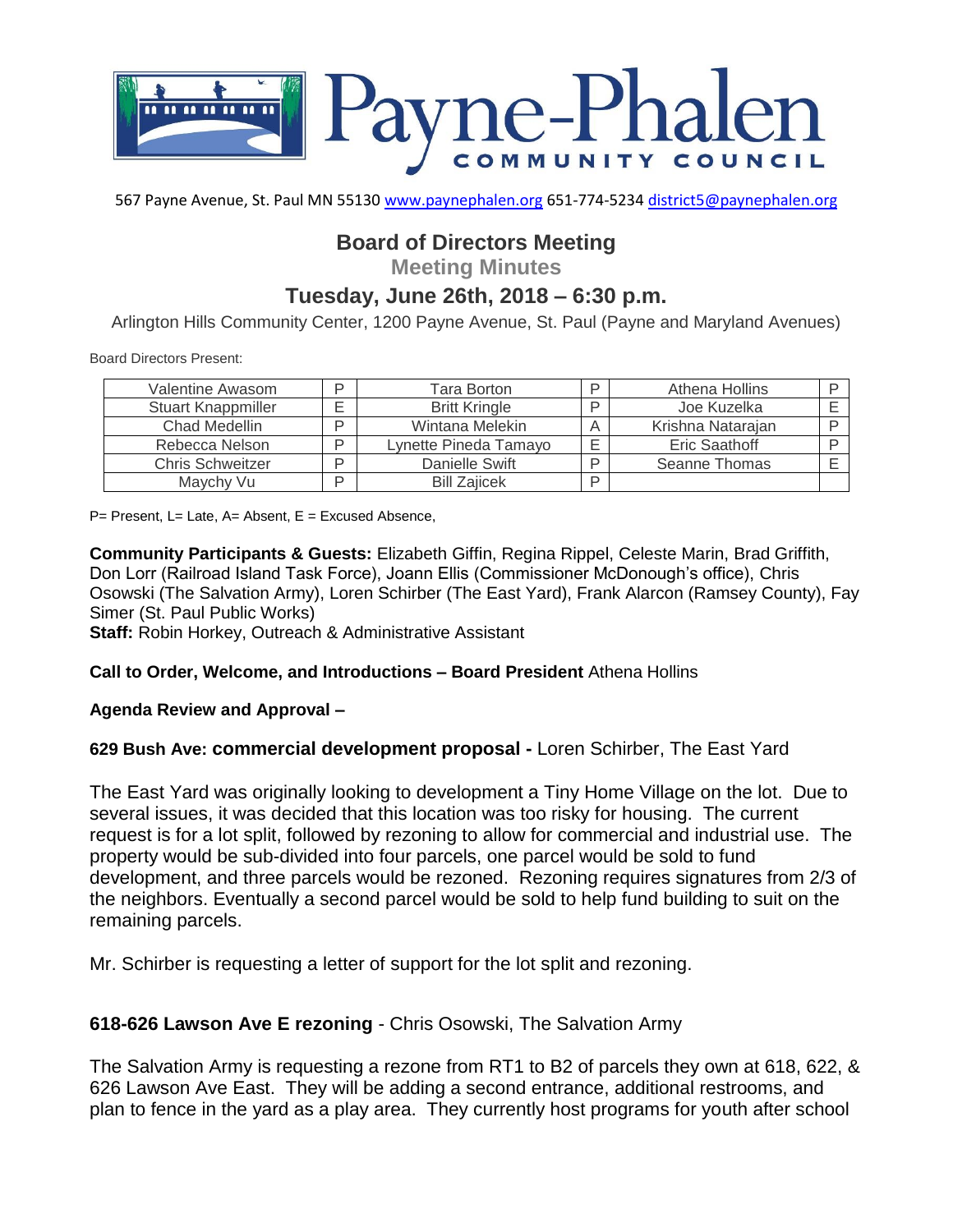and for adults. To continue providing these services, they need to make this expansion. They will not be changing the physical footprint of the building.

Eventually, if fundraising provides, they want to build a gym. The current gym is used for youth activities and their feeding program, so they must set up and take down regularly, which causes constraints on both time and activities.

The Salvation Army is requesting a letter of support for the rezoning.

## **Rush Line BRT Station Planning** - Frank Alarcon, Ramsey County

An update of the Rush Line BRT (bus rapid transit) project was provided. Station area planning started with resident participation work groups and will continue into fall. There is a Technical Advisory Committee, which is mostly local officials and staff (planners and engineers) from various agencies, and a Community Advisory Committee, consisting of people who live and work along the Rush Line BRT. Board Director Eric Saathoff is a member of the latter committee.

**Safe Routes to School funding** – Fay Simer, Pedestrian Safety Advocate, St. Paul Public **Works** 

There is federal funding for infrastructure at & around schools that have completed a Safe Routes to School (SRTS) plan. Bruce Vento Elementary has a plan. The City is applying for funding and, in the short-term, would like a letter of support to include with the application. Grant requests can be for anywhere within a 2-mile radius of a school. Some of the ideas for the plan include bump-outs along Case Ave and Arkwright St, to fill the gaps in the sidewalk network around the school, and for bike lanes that are already planned for Arkwright St.

Due to the application process, the plan work wouldn't happen until 2022 or 2023. The application goes through the Met Council. These are often done in partnership with the City, schools, and Ramsey County, with the City being the applicant.

## **Public Comment/Input/Announcements**

**629 Bush Ave:** Questions were raised about whether they (The East Yard) have talked to any neighbors of the property yet. Loren Schirber hasn't, and currently has no timeline. Another person with property to rezone said that it took about a year to get the 2/3 signatures needed, between locating all the neighboring property owners (some out of state) and getting language translators when that was needed. The suggestion was made that he gets input from neighbors before going further with plans.

Bill Z announced the Public groundbreaking of the China Garden on Saturday July 14<sup>th</sup> at Lake Phalen, starts at 10:30. Also there is a Water Garden tour following this event. Bill will send out announcements on Social media.

Don Lorr announced the Swede Hollow Overlook Groundbreaking in August and the opening of a new business on Payne & Minnehaha called Karibu Grocery & Deli.

Darlene LaBelle announced the July 14<sup>th</sup> Fundraiser for Harvest Festival  $-6-11$  PM at the Minnesota Music Café.